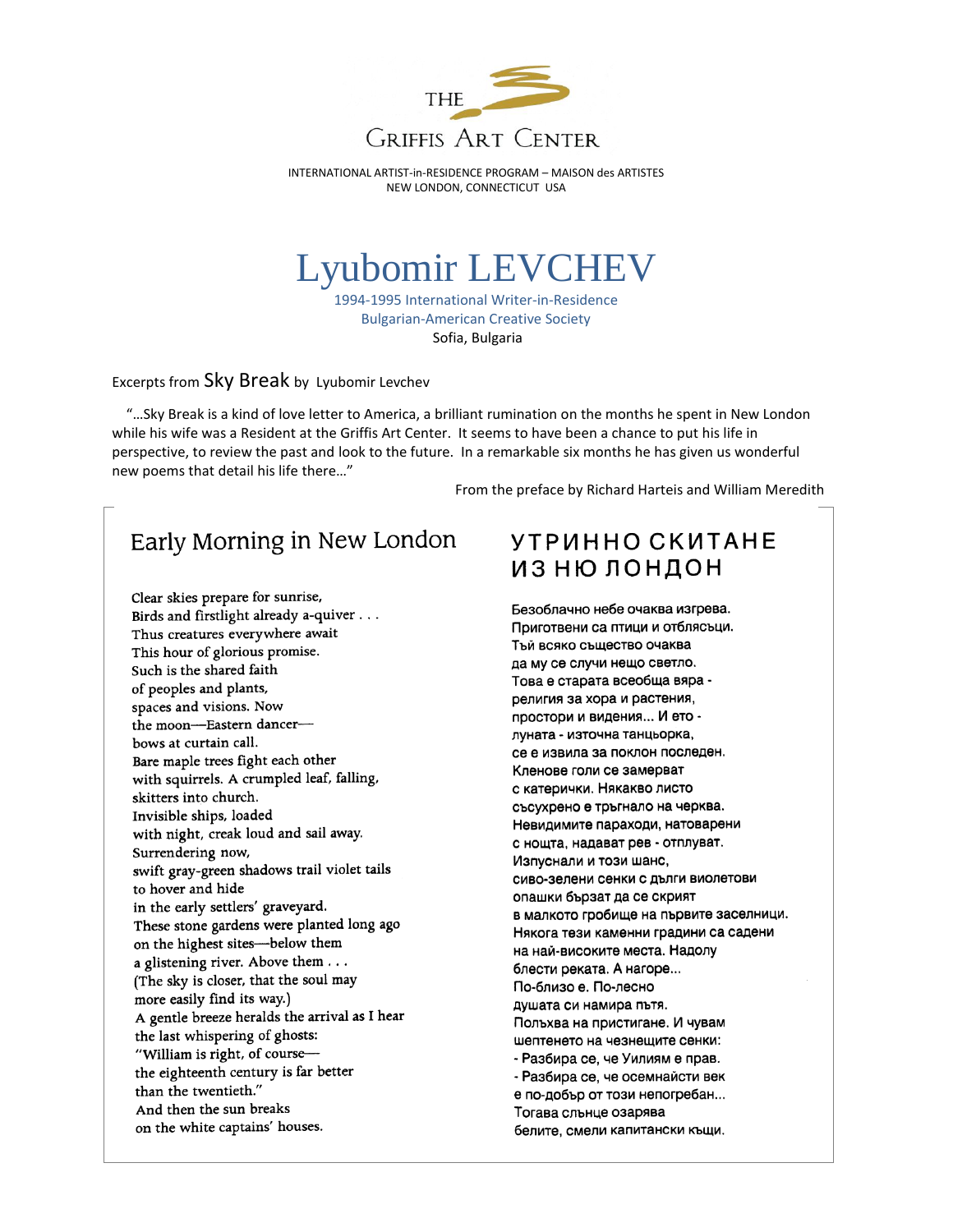



*People in the streets of Bulgaria greet their national poet "Lyubo" with love and respect. In him the words "poet" and "conscience" are twins.*

—Yevgeny Yevtushenko

Lyubomir Levchev was born in Troyan, Bulgaria, on April 27, 1935 and is regarded as one of the great poets of Eastern Europe with international renown. He has a long and distinguished history of commitment and service to literature and culture. He served as Chairman of the Bulgarian Writers' Union (1979-1988), First Deputy Secretary of Culture of Bulgaria, and Editor-in-Chief of the literary weekly of the Bulgarian Writers' Union, "Literaturen Front". He is a member of the European Academy of Science, Art, and Culture, and the European Academy of Poetry. His many international awards include the Gold Medal for Poetry of the French Academy and the honorary title of 'Knight of Poetry' from the French Government (1985); the Medal of the Venezuela Writers' Association (1985); the Máté Zalka and Boris Polevoy awards, Russia (1986); the Grand Prize of the Alexander Pushkin Institute and the Sorbonne (1989); the Fernando Rielo World Prize for Mystical Poetry (1993); the Golden Wreath of the Struga Poetry Evenings, Macedonia ( 2010); the Bulgarian State Award Order of the Balkan Mountains  $1<sup>st</sup>$  Class (2006).

Levchev is the founder and editor of the International Literary Magazine "Orpheus". He has over thirty poetry books and three novels published in Bulgarian. The latest two among those are the biographical novel Lament of the Dead Time (2011) and the collection of selected and new poems 77 Poems (2012). Over 58 of his books have been translated and published in 36 countries worldwide.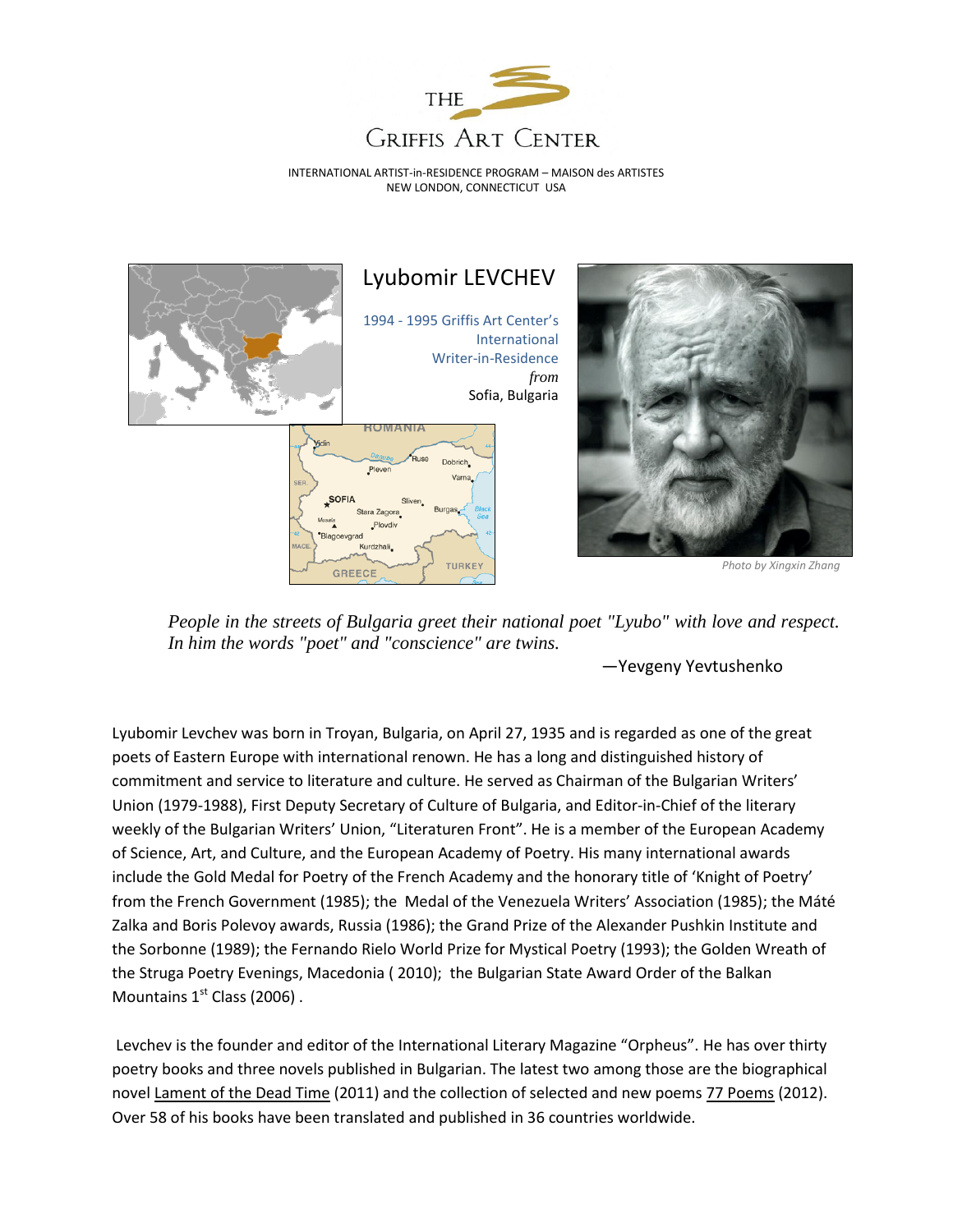



*The Bulgarian-American Creative Society*



Forged from the powerful dream of Lyubomir Levchev, renowned Bulgarian poet, writer, diplomat and visionary, the Bulgarian-American Creative Society has created a bridge between two cultures since 2002. Established as an artist exchange program, participants reside in either the enchanting village of Polkovnik Serafimovo in the mysterious Rhodope Mountains in the Republic of Bulgaria or the small, bohemian City of New London, Connecticut in the United States of America.



In a collaboration between three entities;

- 1) The Orpheus Foundation in Polkovnik Serafimovo, Bulgaria,
- 2) The Griffis Art Center in New London, CT USA, and 3)
- 3) The Griffis Foundation in New London, CT USA,

invited painters, poets and cultural ambassadors are welcomed to their host countries to be immersed in the art, ideas, culture and spirit of their new communities.

As Hugh Kenneth Hill, former United States Ambassador in Sophia, Republic of Bulgaria said: "They take away the beauty of this special place on their canvases and the deeper impressions that are left in their senses and in their souls, and they also leave a part of themselves behind."